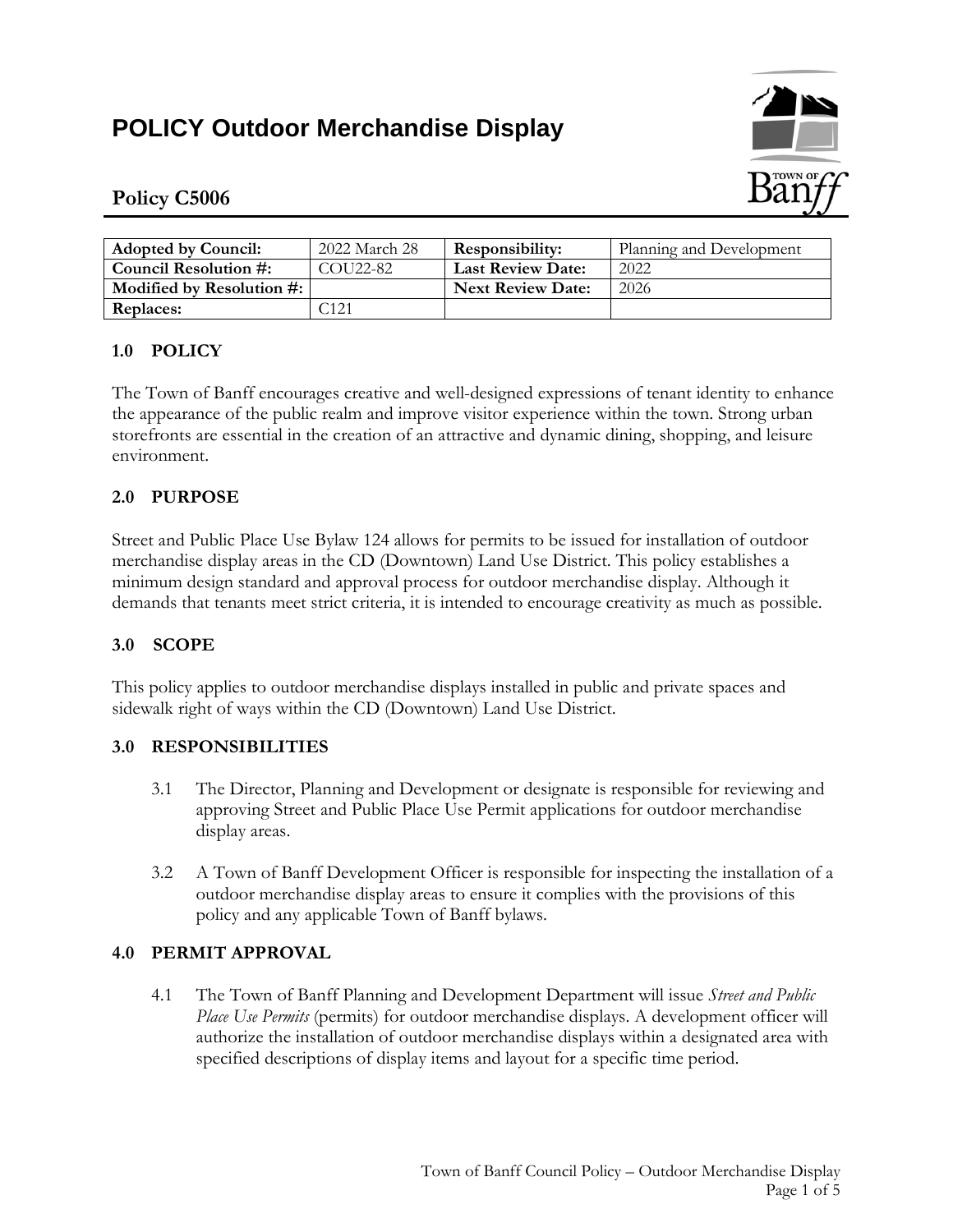- 4.2 An application for a permit for an outdoor merchandise display shall not be processed until the applicant has provided all required documents and fees.
- 4.3 A permit must be approved by the Planning and Development Department before outdoor merchandise display items are installed.
- 4.4 Permits are valid for a maximum period of one year, or until March 1 of that year, whichever date is sooner. Permit holders may re-apply for their outdoor merchandise display.
- 4.5 If an application does not meet the requirements of this policy, the Development Officer will refuse the permit application. In this case the Development Officer will provide a letter explaining the shortcomings of the application.
- 4.6 Permit decisions are with the right of appeal to the Development Appeal Board.

## **5.0 DESIGN STANDARDS**

#### 5.1 **Location of Outdoor Merchandise Display Area**

- a) Outdoor merchandise display locations may directly abut or be contiguous to the business that is applying. Non-abutting outdoor merchandise displays may be permitted in unique circumstances at the discretion of the Development Officer.
- b) Unobstructed access shall be provided to building entrances, per the Alberta fire code regulations.
- c) Each approved Outdoor Merchandise Display area shall maintain access to Fire Department connections, public utilities, and exist from adjacent buildings.
- d) Fixtures and props must be secure.
- e) Approved Outdoor Merchandise Display areas shall leave the following unobstructed sidewalk width to accommodate pedestrian traffic:
	- i) a 2.0m pedestrian zone on Caribou Street and Wolf Street,
	- ii) a 2.5m pedestrian zone on Bear Street, Lynx Street and Buffalo Street; and,
	- iii) a 3.0m pedestrian zone on Banff Avenue, Marten Street and Elk Street.

#### 5.2 **Display Specifications**

- a) All display items, including outdoor activity equipment that is for rent, will be subject to approval by the Town of Banff. Detailed specifications must form part of any application.
- b) Storefronts should be "individual" expressions of a tenant's identity.

#### 5.3 **Merchandise Display Style**

a) Outdoor merchandise display should create a vibrant retail experience and make a positive contribution to the street environment. Through the use of carefully selected materials, colors, graphics, effective lighting, sensitive detailing and fixtures, each store should become a distinct and expressive participant in creating Banff's "sense of place." Applicants are encouraged to use the examples within the Outdoor Display Design Guide (see Appendix 3) as a stylistic representation of desired standards.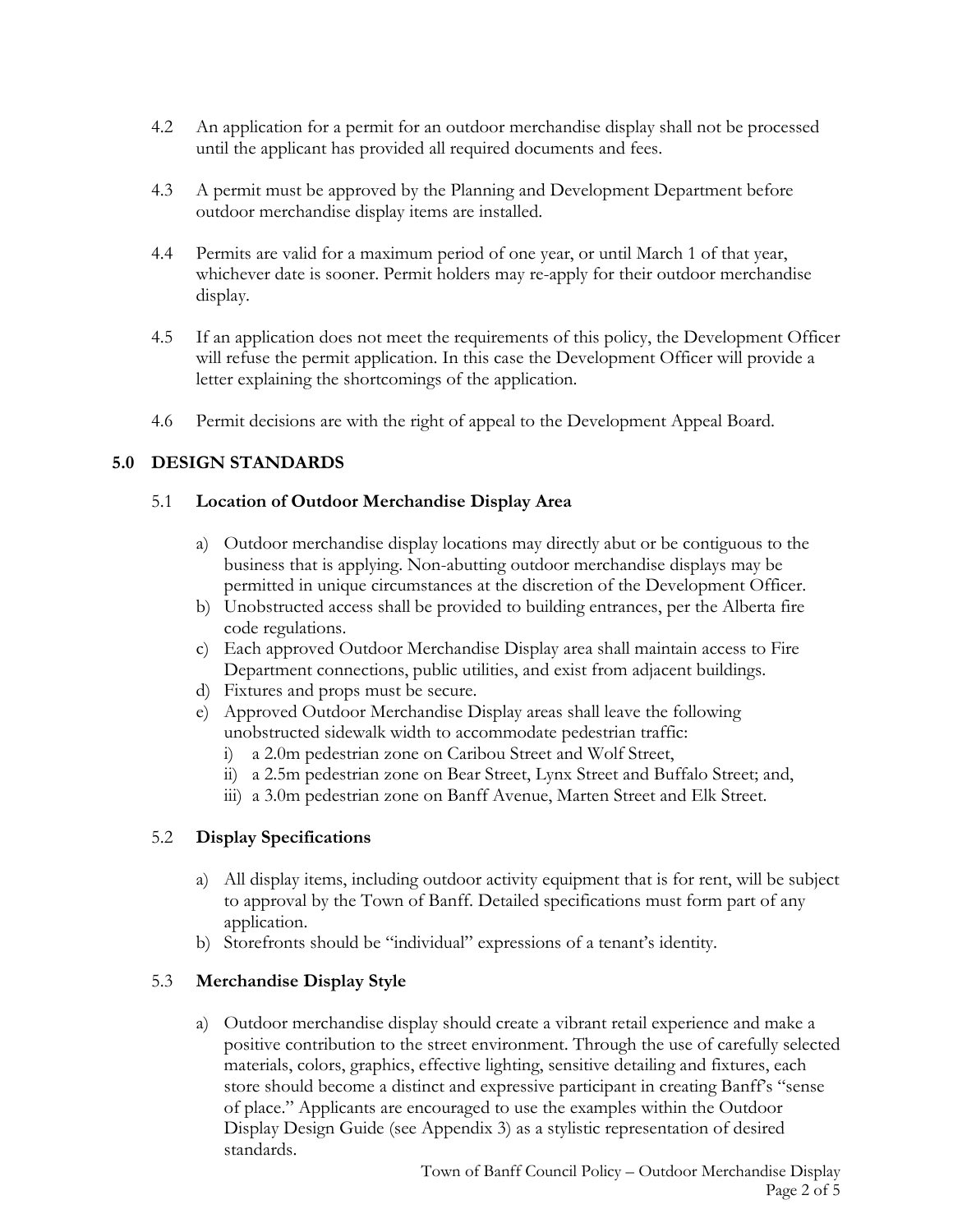b) Design materials and colours used for the merchandise display shall complement the architectural style and colours used on building facades.

#### **Quality Structure**

The outdoor display components should be strong, durable and designed for commercial outdoor use. The outdoor display merchandise must be able to withstand Banff weather. The design must not contain parts that are likely to cause damage to the pavement or create a trip hazard for pedestrians. The outdoor merchandise display components must be removed and stored within the associated indoor premises during non-business hours. Display components that are constructed solely of plastic are discouraged.

## **Integrated Display**

Outdoor display components should contribute to create a unified storefront image and appear as an extension of the storefront interior. The outdoor merchandise display will:

- work with the surrounding building context to allow access and circulation
- $\Box$  allow access to and movement within the business frontage
- be secured to ensure that they can withstand the effects of wind and be removed in poor weather
- be maintained in sound and aesthetically acceptable condition to the satisfaction of the Town of Banff
- □ not feature any advertising signage of any kind
- $\Box$  allow price tags that are discretely placed
- $\Box$  limit use of product boxes or packaging.

#### 5.4 **Layout and Positioning**

The permit holder is responsible for ensuring that the outdoor merchandise display remains within the approved outdoor merchandising display area and that pedestrian clearances and safety requirements are maintained at all times. No fixed display infrastructure may be used. Merchandise displays shall not be permanently anchored to the right of way or attached to any tree, post, sign or similar structure.

#### 5.5 **Lighting**

Electrical lighting is not permitted within the outdoor merchandise display area unless it is temporary lighting that is installed and operated in conjunction with a holiday. Some decorative lighting that is intended to enhance architectural features, sculptural elements, trees or other landscape features may also be permitted.

#### 5.6 **Barriers**

Outdoor merchandise display areas should enrich the pedestrian experience and public life of the street. It is therefore important that they present an open, inviting image and area easily accessible from the public right of way. Any type of enclosure, including barriers or screens will not be permitted.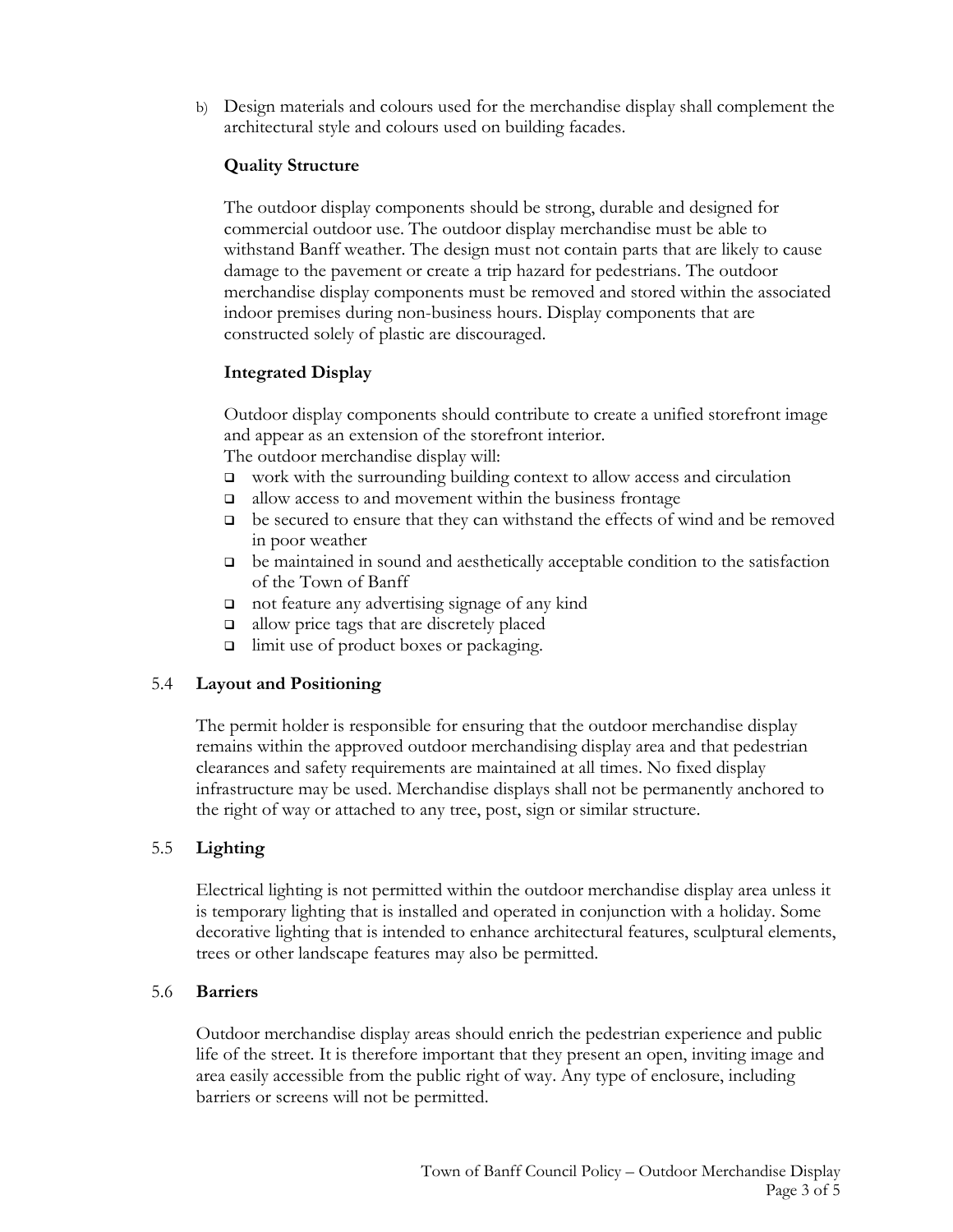#### 5.7 **Signage and Advertising**

No form of advertising is permitted in a public place, including any outdoor merchandise display area, unless prior approval from the Town of Banff Planning and Development Department has been obtained.

#### 5.8 **Limitations on Use**

No portion of an outdoor merchandise display area may be used for any purpose other than the display of items.

## 5.9 **Utility and Emergency Access**

- a) The Town of Banff and public utility agencies retain the right of entry to the approved outdoor merchandise display area.
- b) The Town of Banff may also require the temporary removal of a display by the permit holder when street, sidewalk or utility repairs necessitate such action or when it is necessary to clear the sidewalk. The Town of Banff shall not be responsible for any costs associated with the removal or reinstatement of any outdoor merchandise display.
- c) Right of entry for emergency vehicle access must be provided.

## **6.0 OPERATION AND MANAGEMENT**

## 6.1 **Hours of Operation**

- a) Outdoor merchandise display areas may operate year-round, weather permitting.
- b) Hours of operation must coincide with the hours of operation of the adjoining commercial property.
- c) Outdoor merchandise display areas must conform to the noise regulations outlined in Sections 38-52 of the Town of Banff Community Standards Bylaw 260.

#### 6.2 **Business Licenses**

The principal establishment for each approved outdoor merchandise display area shall have a valid Town of Banff Resident Business License.

#### 6.3 **Maintenance and Cleaning**

All outdoor merchandise display areas must at all times be maintained in a physically sound and aesthetically acceptable condition to the satisfaction of the Manager of Planning and Development or designate. The permit holder is responsible for cleaning the approved area.